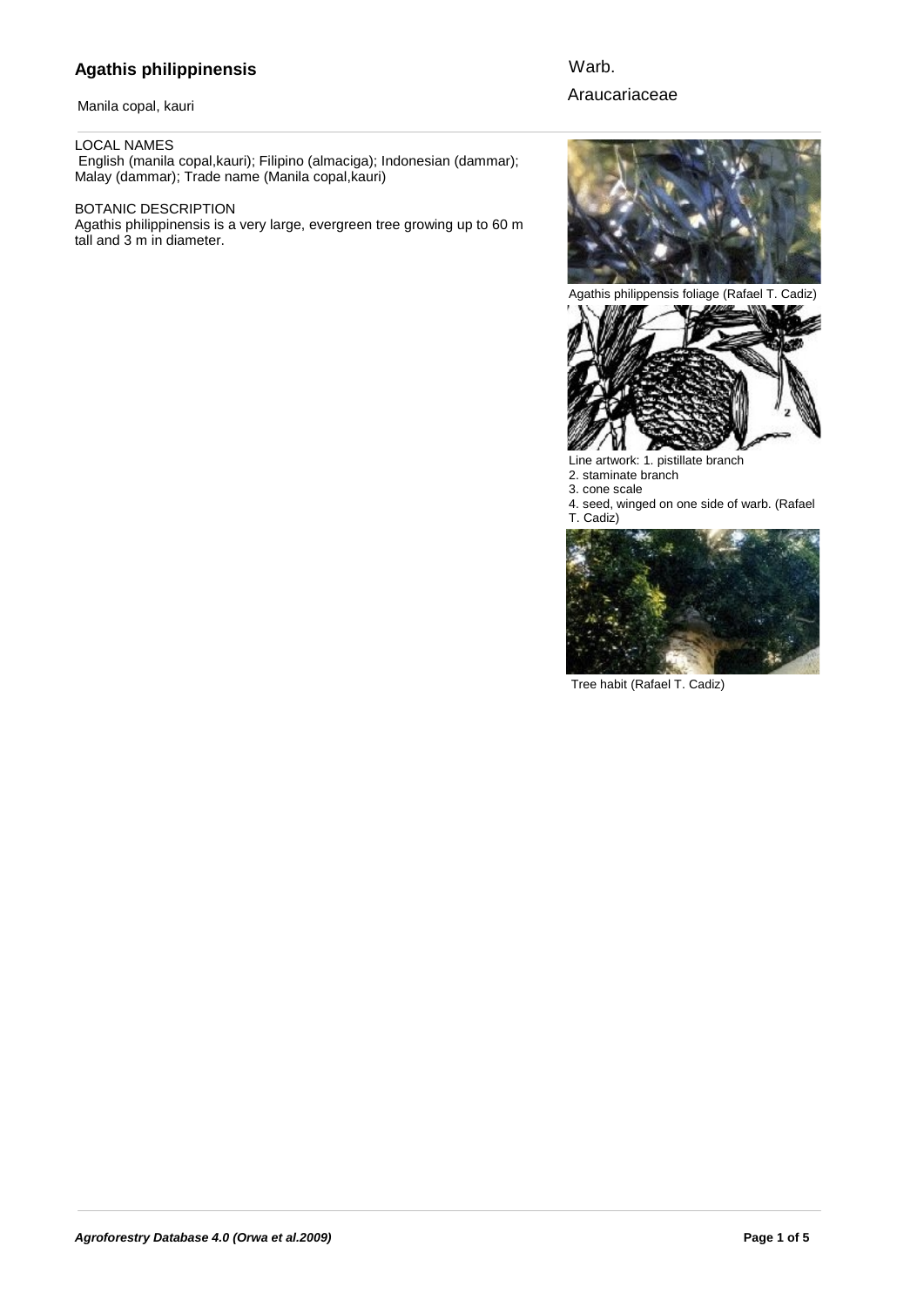Warb.

Manila copal, kauri

Araucariaceae

BIOPHYSICAL LIMITS Altitude: 150 - 2 200 m Mean annual temperature: 22 - 32ºC Mean annual rainfall: 2 500 - 5 000 mm Soil type: It prefers light, medium, heavy, freely draining, acidic soils. It has special tolerance for shallow, infertile soils.

### DOCUMENTED SPECIES DISTRIBUTION

Native: Indonesia, Philippines Exotic:



The map above shows countries where the species has been planted. It does neither suggest that the species can be planted in every ecological zone within that country, nor that the species can not be planted in other countries than those depicted. Since some tree species are invasive, you need to follow biosafety procedures that apply to your planting site.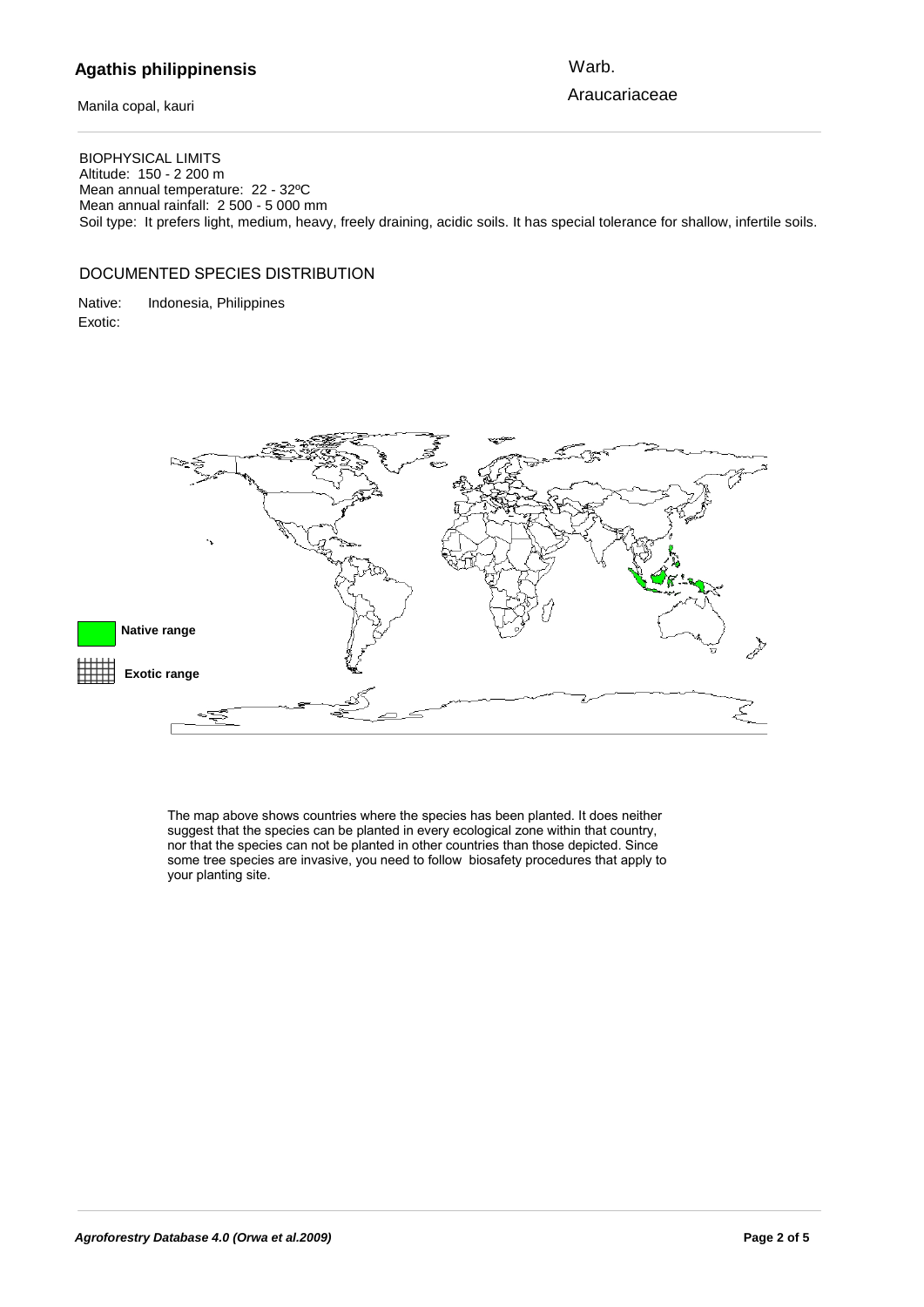#### **Agathis philippinensis** and the species can not be planted in other countries than those depicted. Since  $\mathcal{L}$  $\mathbf{u}$

Manila copal, kauri

Warb.

Araucariaceae

#### PRODUCTS

Timber: Its high quality timber is used for many general purposes and is much in demand.

Gum or resin: The species is tapped for its resin (traded as Manila copal).

#### **SERVICES**

Intercropping: It is planted as an enrichment crop in inadequately stocked areas or underplanted in existing plantations, as it needs partial shade in the early stages of its development.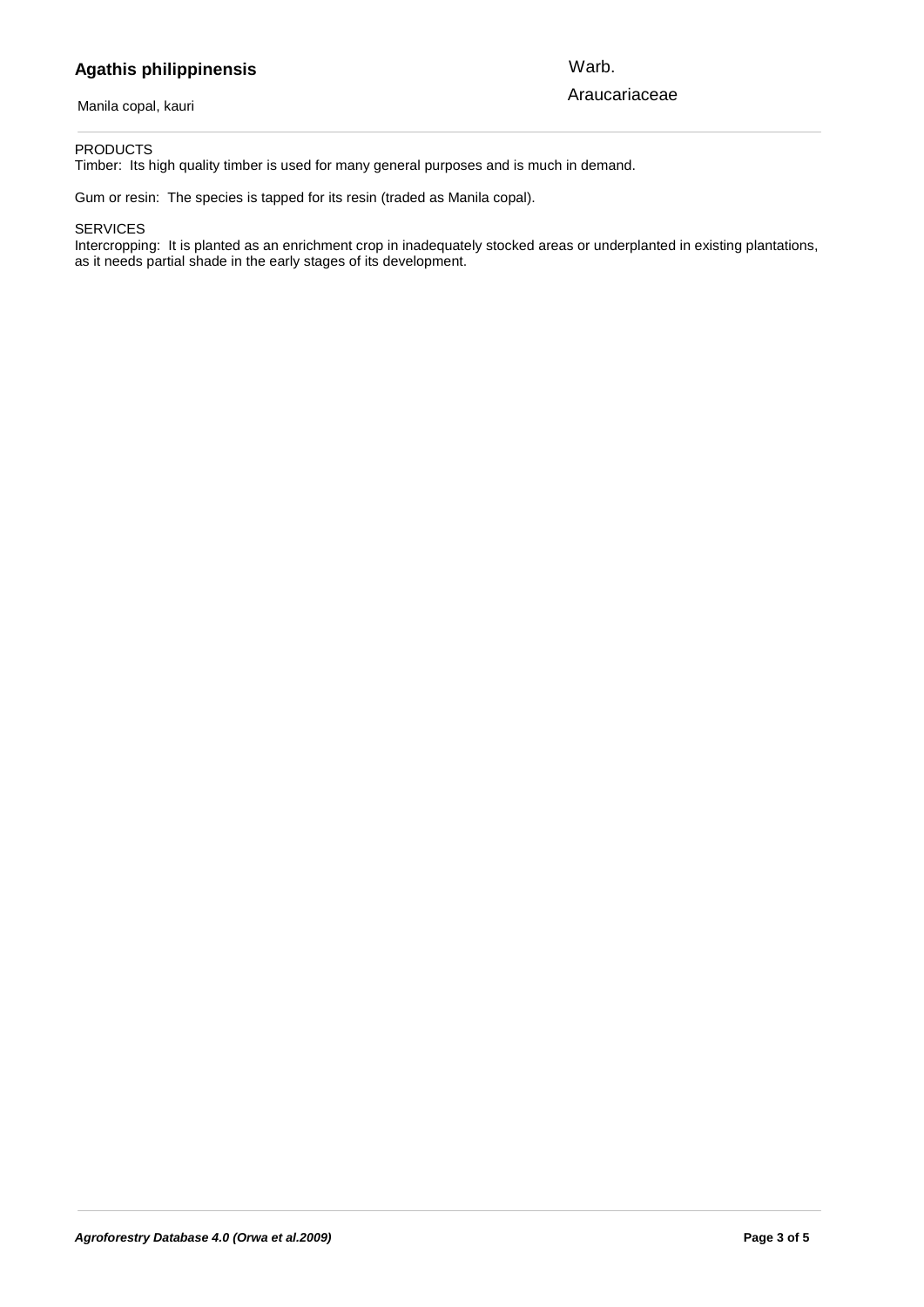Manila copal, kauri

Warb.

Araucariaceae

### TREE MANAGEMENT

It tolerates wind, shade and regenerates rapidly. Stand establishment is normally through natural regeneration, planting stock and wildings.

GERMPLASM MANAGEMENT Seeds are recalcitrant, with low viability.

### PESTS AND DISEASES

Pests recorded include insects such as Aesiotes notabilis. Diseases include fungal infections such as Fomitopsis pinicola, Phytophthora cinnamomi etc.